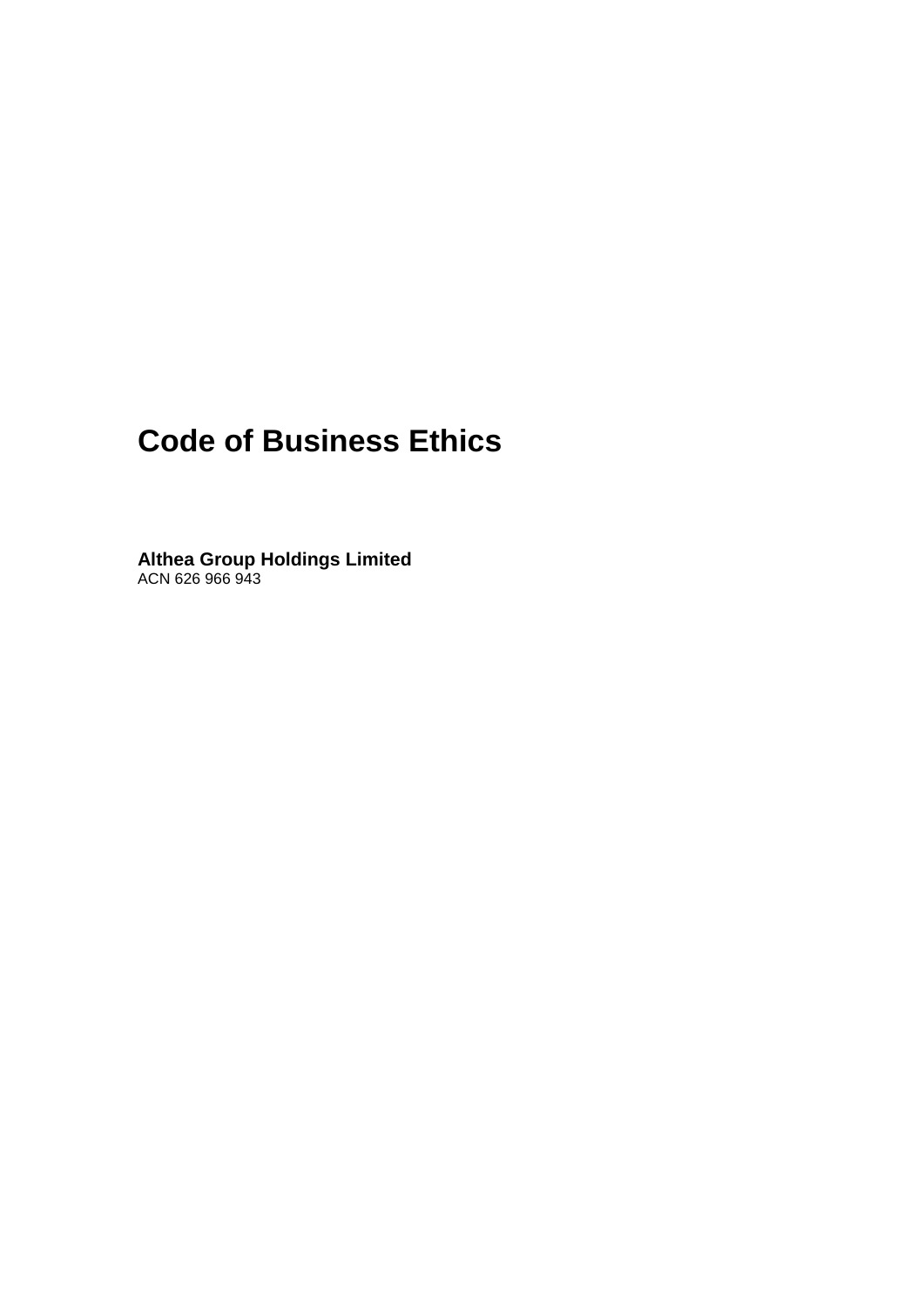# **Code of Business Ethics**

# **1 Commitment to the Code of Business Ethics**

- 1.1 Althea Group Holdings Limited (**Company**) endeavours to be recognised as an organisation committed to the highest ethical standards in business. It aspires to be a role model in conducting business honestly and fairly. It is proud of the quality of its employees and of the professional reputation and market image built by their work.
- 1.2 This code of business ethics (**Code**) reflects the Company's high standards of professional conduct and ethics in dealing with all of its stakeholders and its commitment to ensuring compliance with all applicable state, national and international laws.
- 1.3 The Company considers stakeholders to be employees, shareholders, creditors, customers, suppliers, contractors, consultants, governmental and non-governmental organisations, the communities where the Company or its subsidiaries operate and other parties that have influence over or are influenced by the Company or its subsidiaries.
- 1.4 The Company is committed to compliance with the Code. Any action contrary to the Code will be treated seriously.
- 1.5 The Company will periodically review and update the Code.

# **2 Integrity and professionalism**

- 2.1 The Company's and its subsidiaries' (**Group**) personnel (**Group Personnel**):
	- (1) will act honestly and with high standards of personal integrity in all of their dealings for the Company;
	- (2) will maintain the highest levels of professional conduct in their interactions with colleagues, business partners and in representing the Company in the community;
	- (3) will not knowingly participate in any unethical activity;
	- (4) will not discriminate on the grounds of people's race, religion, gender, marital status or disability.
	- (5) will be truthful, and not mislead or make any false statements, nor mislead by omission, and Directors will not make promises or commitments that the Company does not intend, or would be unable, to honour; and
	- (6) must not enter into any arrangement or participate in any activity that would be likely to negatively affect the Company's reputation.

# **3 Compliance with the law**

- 3.1 Group Personnel:
	- (1) will abide by the law at all times;
	- (2) are bound by the laws and regulations, including those applying to the Group members and their respective operations, of the state and country in which they operate; and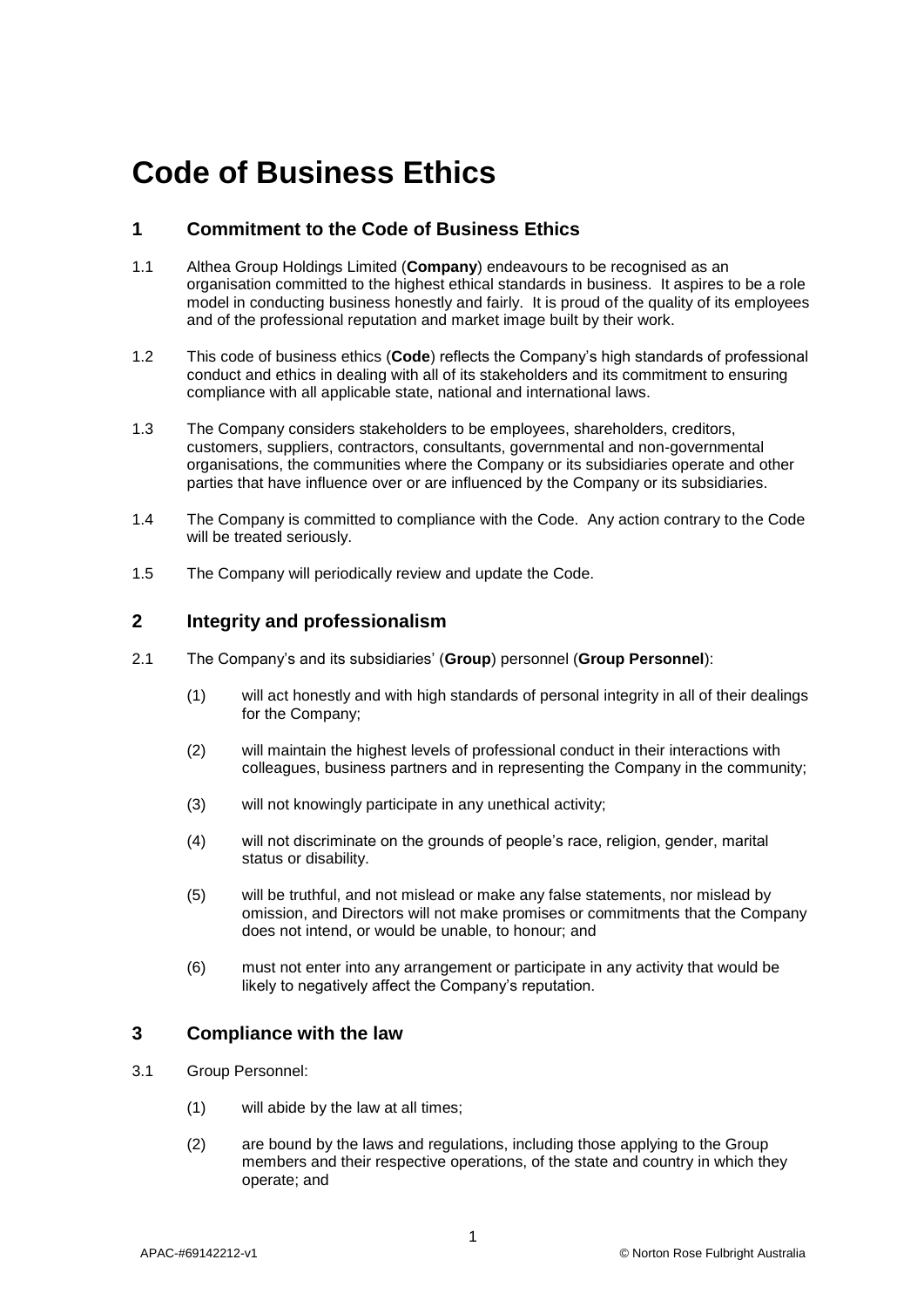(3) will not knowingly participate in any illegal activity.

# **4 Conflicts of interest**

- 4.1 Group Personnel:
	- (1) will fully disclose any business interest (public or private) and any other matters which may lead to potential or actual conflicts of interest, including any potential related party transactions in accordance with such policies adopted by the Company from time to time;
	- (2) owe their first duty to, and must act in the best interests of, the Group member on whose behalf they are acting. In circumstances where other potential roles (whether serving as directors or trustees of another organisation), arrangements or activities potentially conflict with the Group member's interests, the member of Group Personnel will advise and seek approval from the Chair in accordance with this Code and, in respect of directors, the Company's Constitution; and
	- (3) will not use their role within the Group for political interests at any time, or for community interests unless authorised by the Company.

# **5 Confidential information**

- 5.1 Group Personnel must ensure that confidential information relating to the Group, and their respective customers, operations, or any other commercially sensitive matter, are not given either inadvertently or deliberately to third parties without the consent of the Board. Other than in circumstances required by law, there is no reason for Group Personnel to reveal confidential information. Confidential information which is to be released to legitimately interested third parties shall only be made so available after appropriate authorisation procedures have been followed.
- 5.2 Group Personnel will maintain and observe their obligations of confidentiality and proper use of information even after leaving the Company's employment.

# **6 Inside information**

- 6.1 Group Personnel must not use inside information for personal gain.
- 6.2 If a member of Group Personnel has inside information (being price sensitive information, information not in the public domain or information about any entity related to the Group or a strategic partner of the Group which has come to the knowledge of the member of Group Personnel through their employment or engagement by the Group), the member of the Group Personnel must not deal in that entity's securities or pass that information on to another person or encourage another person to deal in that entity's securities (securities includes shares, units or any form of derivatives such as warrants or options).
- 6.3 Group Personnel must comply with the Company's Securities Dealing Policy.

# **7 Benefits to Group Personnel**

7.1 Group Personnel must not use their status, for example, as a director or senior executive of the Group, or the opportunities arising from it to seek personal gain from those doing business or seeking to do business with the Group.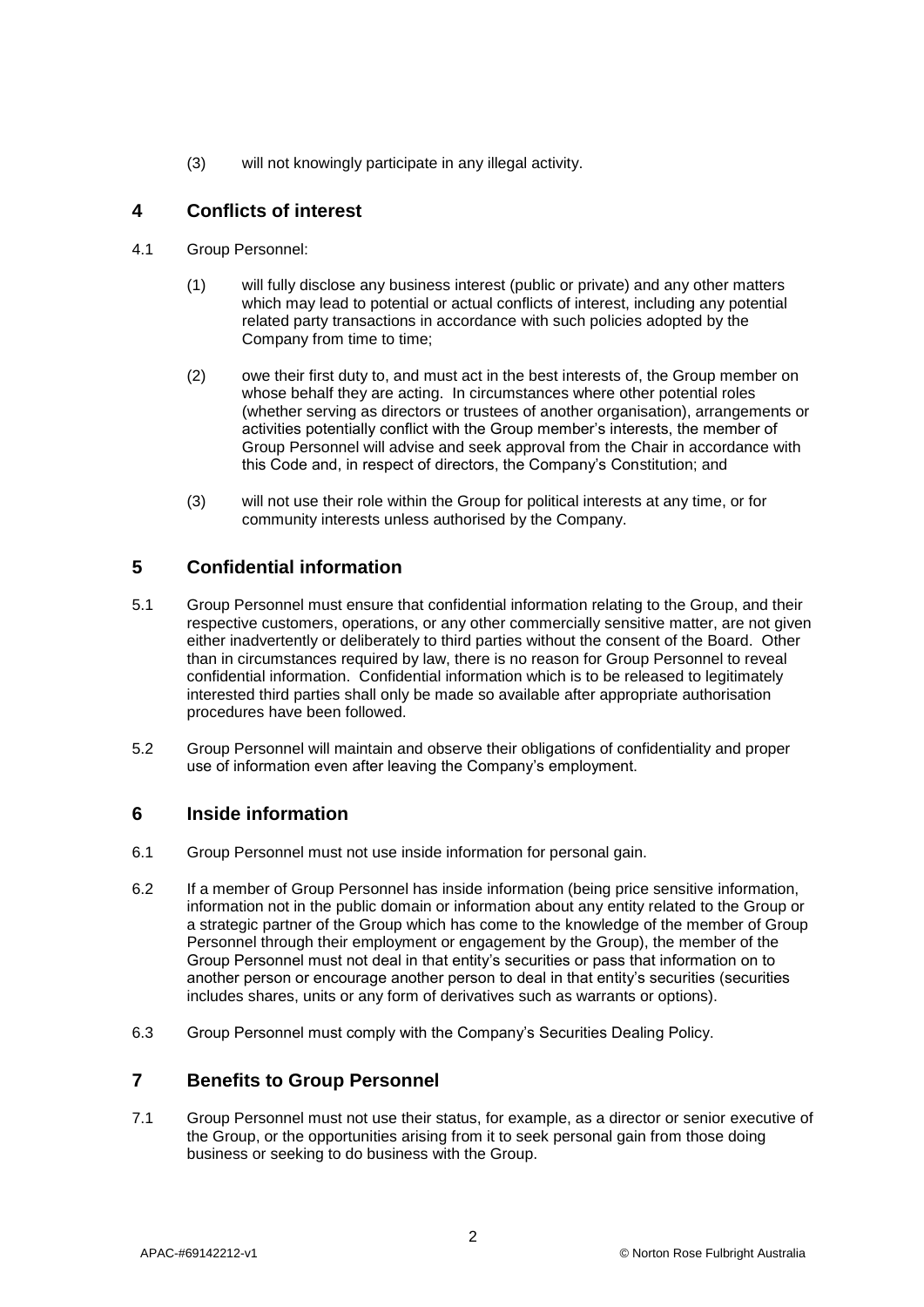7.2 Group Personnel must not accept payments, gifts or entertain in a way which is inconsistent with the 'fair trading and dealing' provisions set out in this Code of Conduct. Group Personnel must report the offering of any such benefit to the CEO.

# **8 Fair trading and dealing**

- 8.1 The Company is committed to fair competition and trading in all markets in which the Group operates.
- 8.2 Group Personnel will take into account the impact of health and safety and competition issues when making business decisions. Group Personnel will ensure that these business decisions do not compromise the Company's commitment to avoiding injury to its personnel, damage to the environment or the maintenance of competitive markets, and will use its reasonable endeavours to ensure that the Group members comply at all times with all relevant laws.

# **9 Corporate Opportunities**

9.1 All Group Personnel are prohibited from taking for themselves personally or directing to a third party any opportunity that is discovered through the use of corporate property, information, or position without the consent of the Board.

# **10 Protection and proper use of Group assets**

- 10.1 All Group Personnel must endeavour to protect the Group's assets and ensure their efficient use. Any suspected incident of fraud or theft must be immediately reported for investigation. Group assets should be used for legitimate business purposes and should not be used for business not involving the Group.
- 10.2 The obligation to protect the Group's assets includes its proprietary information. Proprietary information includes intellectual property, such as trade secrets, patents, trademarks, and copyrights, as well as business, marketing and service plans, engineering and manufacturing ideas, designs, databases, records, salary information, and any unpublished financial data and reports. Unauthorized use or distribution of this information, including, for example, through social media applications and websites, would violate Company policy.

# **11 Responsibilities to shareholders and the financial community**

11.1 In addition to this Code, the Company is committed to complying with all provisions of its Constitution, the *Corporations Act 2001* (Cth)*,* the ASX Listing Rules and all other applicable rules and legislation.

## **Shareholders**

- 11.2 The Company has a positive relationship with its shareholders. The Company always attempts to respond to their enquiries and requests as quickly as possible.
- 11.3 The Company is committed to delivering value for shareholders and exerts its best efforts to maximise shareholder benefits.
- 11.4 The Company treats all shareholders equally.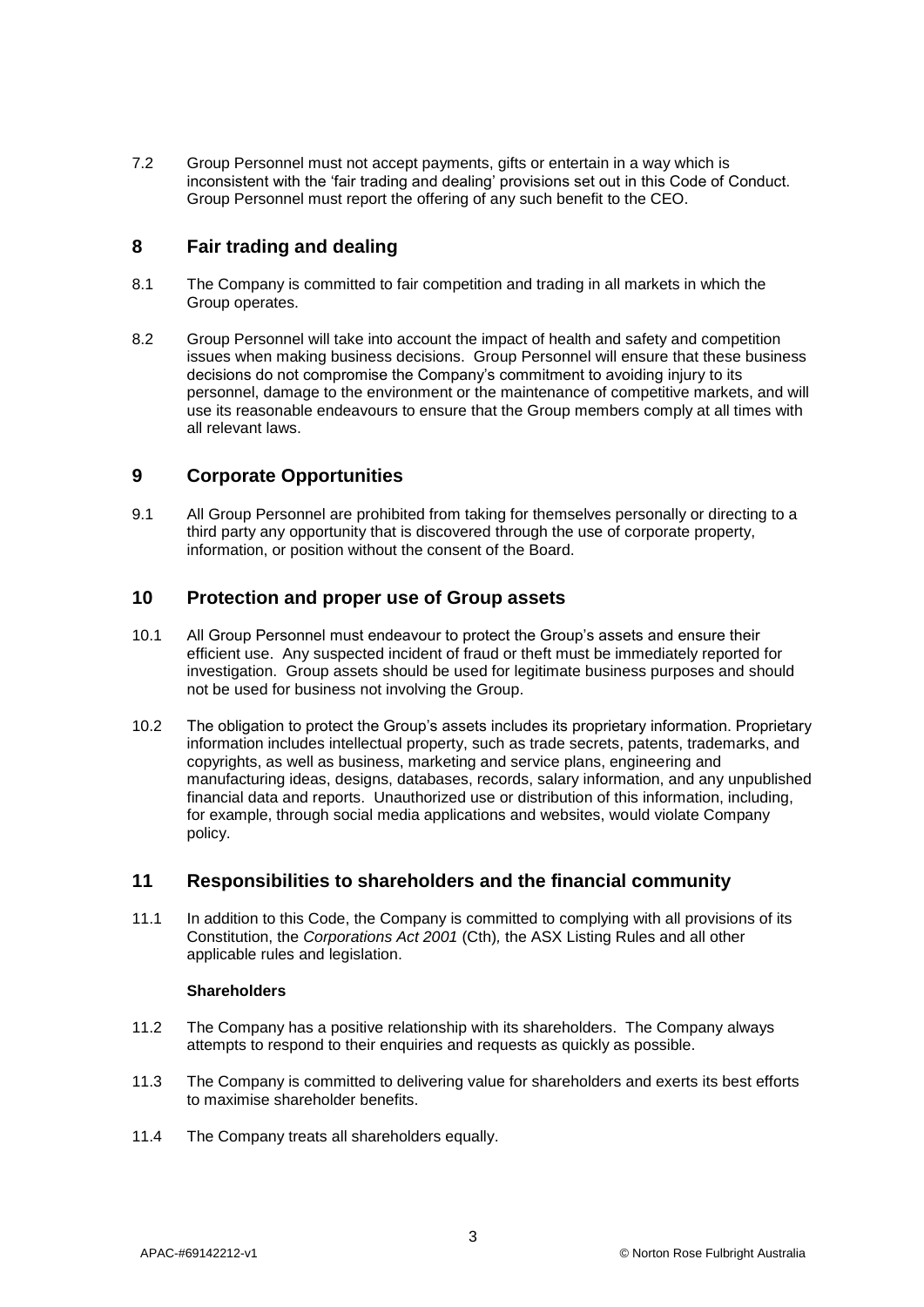## **Disclosure**

11.5 The Company values communication with its shareholders, other stakeholders and the public at large, and will fulfil its duty to make full, fair and timely disclosure of relevant information to shareholders and the ASX.

# **12 Employment practices**

## **Equal opportunity**

12.1 The Group is an equal opportunity employer. This means that none of these companies discriminate on the basis of racial origin, gender, age, ethnicity, marital status, disability, religious or philosophical beliefs, sexual preference or political affiliation. The Company considers allegations of harassment and unlawful discrimination as extremely serious and will take appropriate action.

## **Diversity**

12.2 The Group promotes and supports a diverse workforce at all levels of the Group. It is the Company's belief that creating a work environment that enables it to attract, retain, and fully engage diverse talents leads to enhanced innovation and creativity in its products and services. Our approach to diversity is further described in the Diversity Policy.

## **Health**

- 12.3 The Company strives to protect the physical and emotional health of all employees in the workplace.
- 12.4 The Group should adopt and pursue an appropriate workplace health and safety policy. This policy should be implemented through education and training, and regularly reviewed. The policies should be in compliance with applicable health laws, regulations and appropriate practices.

## **Safety**

- 12.5 The Company takes reasonable steps to ensure a safe and hazard-free workplace.
- 12.6 The Company adheres to safety standards focusing on hazard identification and risk assessment. These standards are implemented through education and training, and are reviewed from time to time. The standards are in compliance with applicable safety laws, regulations and appropriate practices.

## **Training and potential**

12.7 The Company believes in enabling employees to develop to the extent of their full capabilities. The Group improves its employee's skills and competencies by regular performance reviews and undertaking education, training and coaching. The Company recognises potential and offers professional development opportunities within the Group.

## **Use of Company funds and resources**

- 12.8 Group Personnel must not use Group funds, property, equipment or other resources for personal benefit.
- 12.9 Group Personnel should use Group funds sensibly and effectively. Group Personnel must report expenditures accurately. The Company will treat submission of a fraudulent expense report as serious misconduct.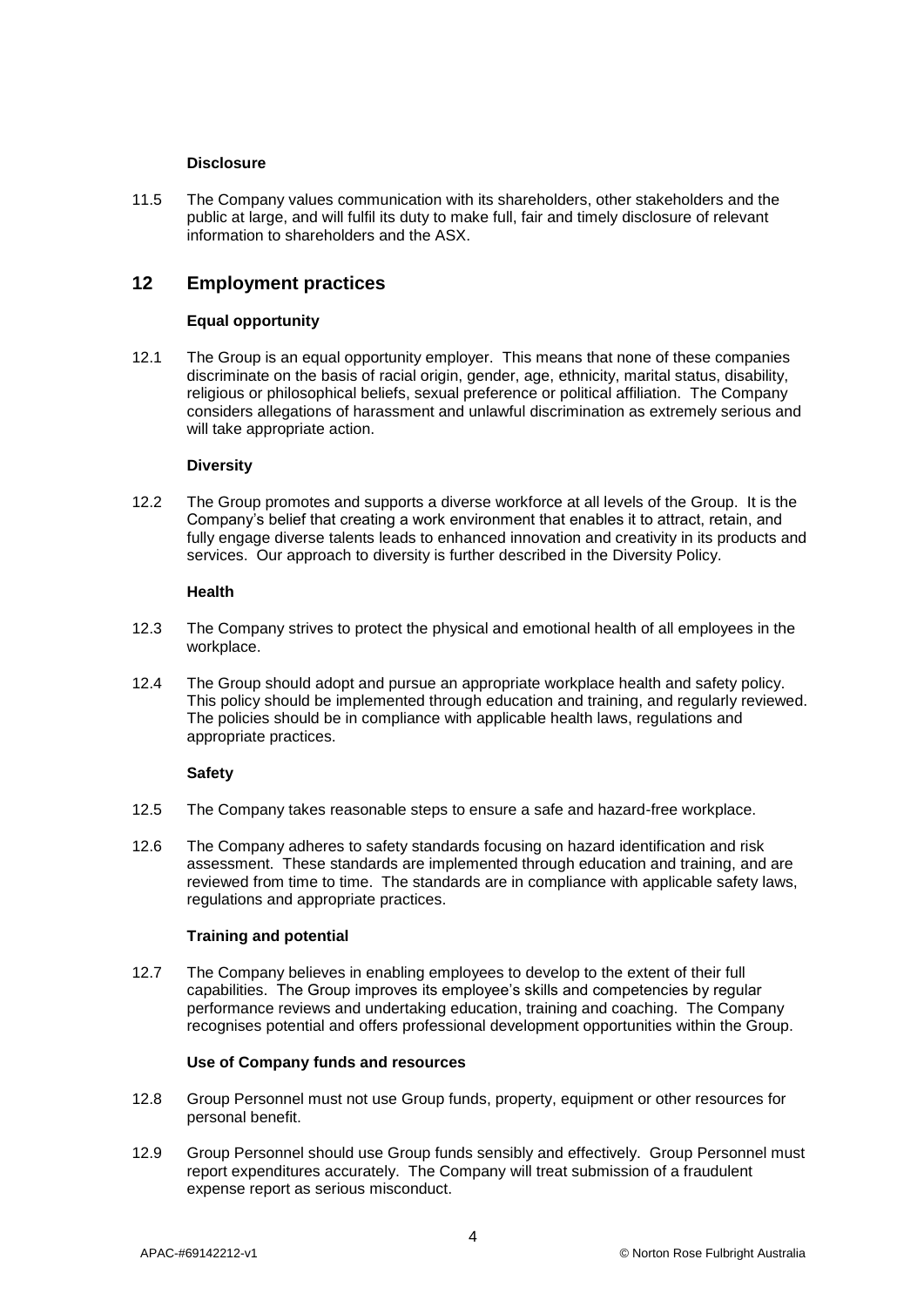### **Conflicts of interest**

- 12.10 Group Personnel are expected to act at all times in the Group's best interests and to exercise sound judgment unclouded by personal interests or divided loyalties.
- 12.11 Group Personnel must avoid the appearance of, as well as actual, conflicts of interest in both their performance of duties for the Company and in their outside activities.

#### **Bribes/facilitation payments**

- 12.12 The Company's objective is to compete in the marketplace on the basis of superior products, services and competitive prices.
- 12.13 No facilitation payment or bribe or other unlawful payment or inducement in any form may be made or received, directly or indirectly, to anyone for the purpose of obtaining or retaining business, or to obtain any other favourable action. A violation of this policy will subject the employee to disciplinary action as well as potential criminal prosecution.

#### **Gifts**

- 12.14 Group Personnel must exercise extreme care when giving or receiving business-related gifts.
- 12.15 Group Personnel should exercise particular caution in regard to any offers of value, including hospitality, entertainment and gifts when the Group is negotiating a contract and so may be in a position to influence, directly or indirectly the outcome of a decision. There must not be an impression of an improper connection between any gift and business opportunities.
- 12.16 The employee must consider the monetary value of the gift, local custom and legal requirements when determining whether a gift should be retained or returned.
- 12.17 Group Personnel must not request gifts from any party with whom the Group conducts business. Group Personnel must not exchange gifts with the Group's competitors as this may create an actual or perceived conflict of interest.

#### **Agreements with competitors**

- 12.18 Formal or informal agreements with competitors that seek to limit or restrict competition in some way are often illegal. Unlawful agreements include agreements that seek to fix or control prices, allocate products, markets or territories, or boycott certain customers or suppliers.
- 12.19 To ensure compliance with applicable competition and anti-trust laws, discussions with competitors regarding any of these potential agreements is a violation of Company policy and will subject the employee to disciplinary action as well as the potential for criminal prosecution.

# **13 Responsibilities to the community**

#### **Environmental protection**

13.1 The Company respects the environment and protects our natural resources. To the extent practicable, the Company prevents or otherwise minimises and mitigates harmful effects of the Company's operations on the environment.